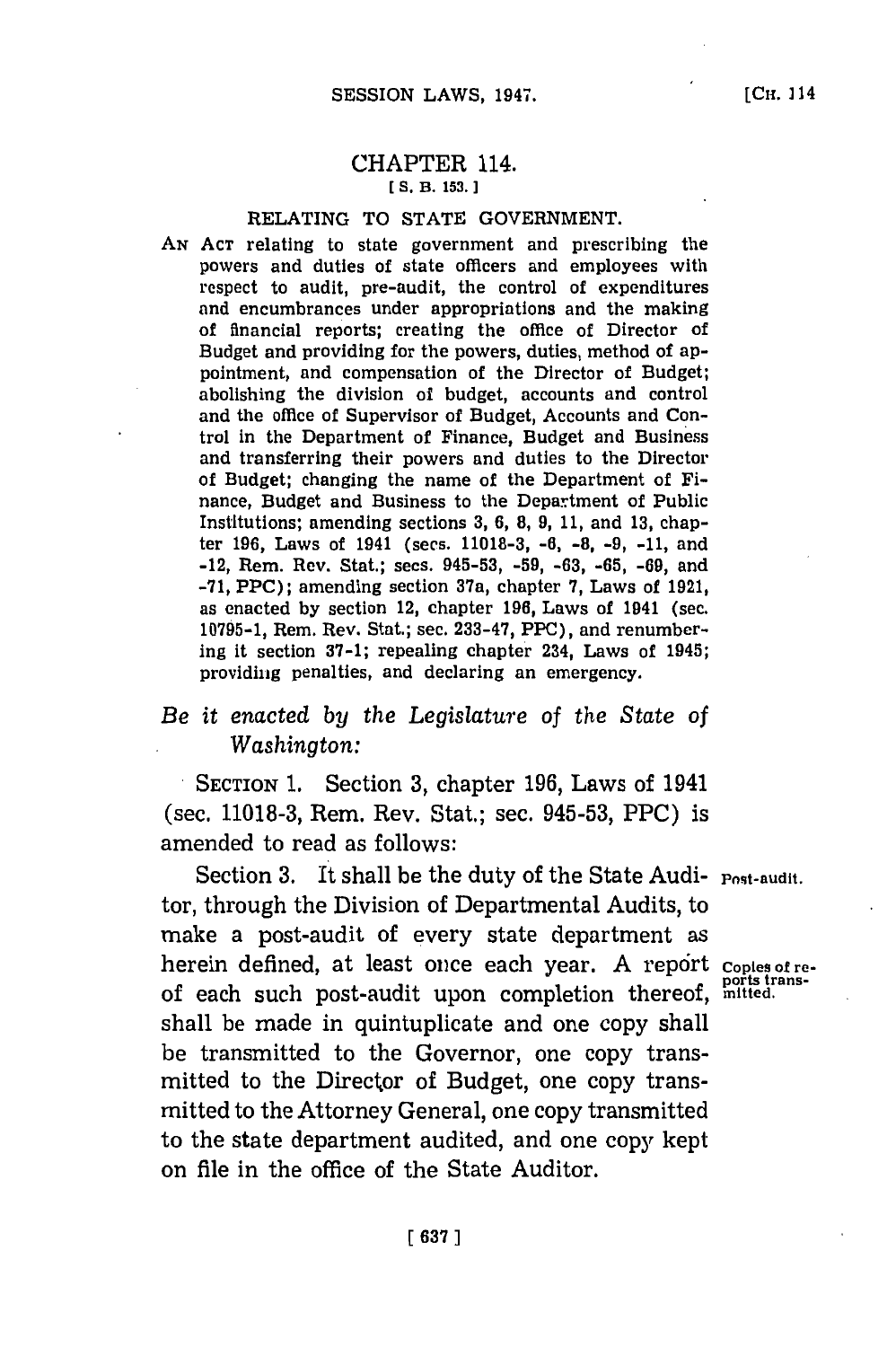**SEC.** 2. Section **6,** chapter **196,** Laws of 1941 (sec. **11018-6,** Rem. Rev. Stat.; sec. **945-59,** PPC) is amended to read as follows:

Governor<br>
<u>Governor</u><br>
may require<br>
in his discretion provide for a post-audit of the books, in his discretion provide for a post-audit of the books, accounts and records of the State Auditor, and the funds under his control, such audit to be made either **by** independent qualified public accountants or the Director of Budget, as he may determine. The **Expense,** expense of making such audit shall be paid from appropriations made therefor from the general fund.

Director of SEC. 3. There is hereby created in the office of Budget. **Budget.** Governor the office of "Director of Budget." The **Appoint-** Director of Budget shall be appointed **by** the Gov-Appoint-<br>
<u>ment by</u> **Finally** ernor with the consent of the senate; shall hold office during the pleasure of the Governor, and shall receive an annual salary of seven thousand five hun-**Salary.** dred dollars **(\$7,500).** The first appointment of the Director of Budget shall be'made immediately upon the taking effect of this act. The Director of Budget **Powers shall have and exercise all the powers and duties and duties.** now vested in and authorized to be performed by the Division of Budget, Accounts and Control and the Supervisor of the Division of Budget, Accounts and Control in the Department of Finance, Budget and Business and such other powers and duties as may be prescribed **by** law. He shall have the power to appoint such assistants, deputies and other personnel as may be necessary to carry out the provisions of this act. As the personal representative of the Governor with respect to fiscal matters it shall be his duty to attend the meetings of the administrative board.

Abolishment SEC. 4. As of the effective date of this act the effective date of this act the **of offces.** Division of Budget, Accounts and Control and the office of Supervisor of the Division of Bud get, Accounts and Control in the Department of Finance, Budget and Business are hereby abolished and their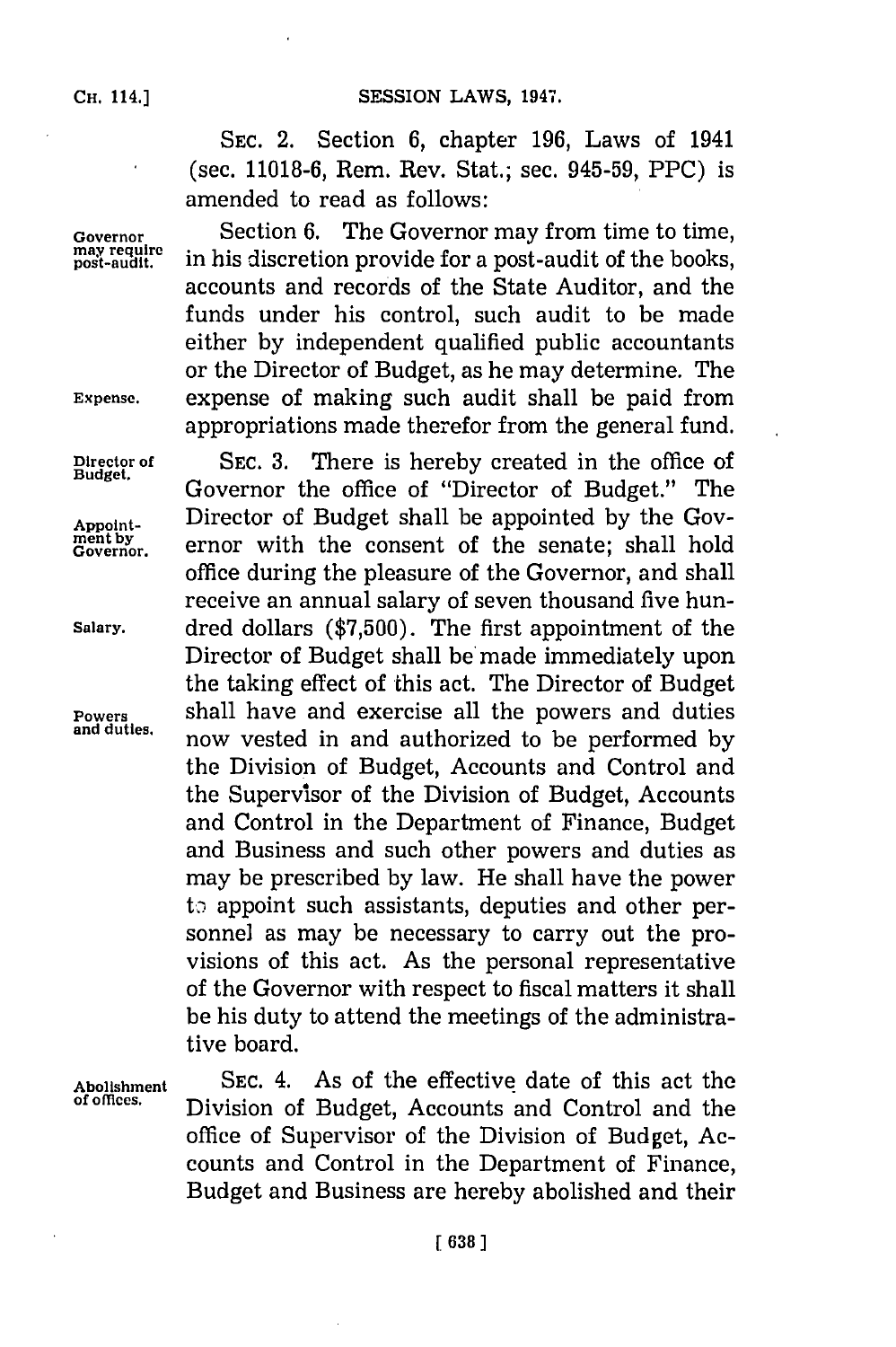powers and duties shall devolve upon the Director  $_{\rm of~power}^{\rm Transfer}$ of Budget: *Provided,* That the abolishment of said **and duties.** division and said office shall not in any way affect the validity of any act performed before the taking Saving effect of this act and the appointment of a Director of Budget hereunder, nor shall it affect or impair any rights, powers or privileges which shall have accrued prior to the taking effect of this act. All Transfer of moneys appropriated to the Department of Finance ords, files, etc. moneys appropriated to the Department of Finance, Budget and Business for the Division of Budget, Accounts and Control are hereby transferred to the Director of Budget created **by** this act. **All** files, records, accounts, business and property of any kind pertaining to the Division of Budget, Accounts and Control and/or the office of supervisor thereof shall be transferred to the Director of Budget on the effective date of this act.

SEC. 5. From and after the effective date of Department this act the Department of Finance, Budget and **Instiutions.** Business shall be known and designated as the Department of Public Institutions.

**SEC. 6.** Section **8,** chapter **196,** Laws of 1941' (sec. **11018-8,** Rem. Rev. Stat.; sec. **945-63,** PPC) is amended to read as follows:

Section **8.** The total of each appropriation out of the State Treasury or funds under its control for any state department as herein defined, shall be considered the maximum amount necessary to meet the requirements of any such state department for the purposes covered **by** such appropriation during the designated biennium. The making **Vetoed** of expenditures or the incurring of obligations under any appropriation or from any fund under the control of any such state department, shall be subject to the powers hereinafter granted to the Governor to control and revise expenditures and obligations under appropriations. The Governor, in the exercise of his duties under the constitution as the chief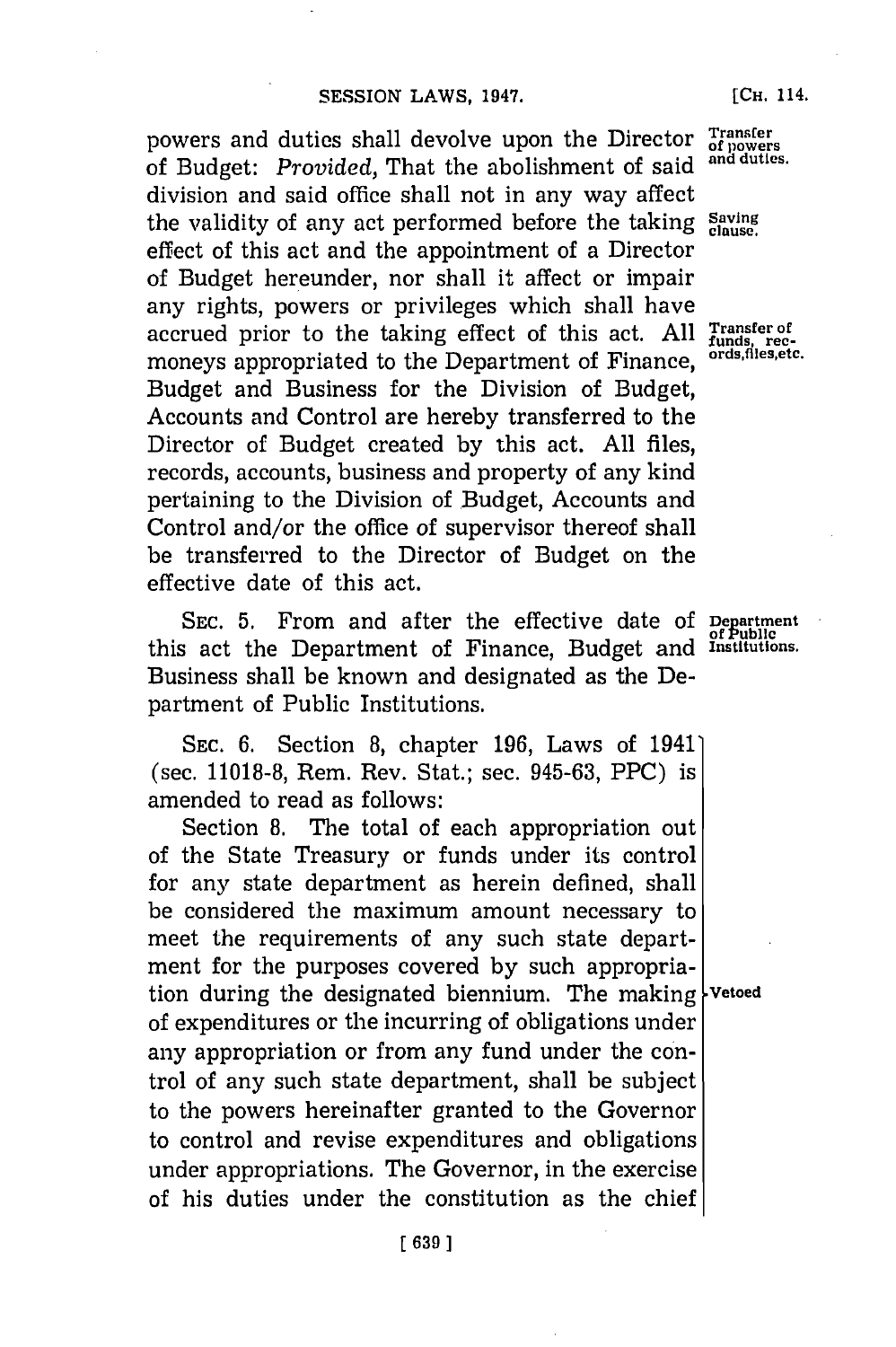executive officer of the state, shall, subject to the limitations hereinafter provided, have and maintain direct and effective financial control and supervision over all state departments as herein defined, except the legislature, the judiciary and the state institutions of higher education hereinafter specifically mentioned, for the purpose of promoting efficient and economical administration of the affairs of this state.

**SEC. 7.** Section **9,** chapter **196,** Laws of 1941 (sec. **11018-9,** Rem. Rev. Stat.; sec. **945-65,** PPC) is amended to read as follows:

Section **9.** No appropriation for any state de. partment except the legislature and the judiciary, shall become available for disbursement until the responsible head of such state department has submitted. in quadruplicate, to the Director of Budget, quarterly estimates of the amount required for each proposed object or purpose of expenditure to be **Vetoed,** made during the ensuing quarter of the fiscal year, and until such estimates shall have been approved **by** the Governor. Supplemental estimates may be submitted at any time, requesting additional allowances or revisions of approved current allowances, when necessitated **by** unforseeable conditions. The Director of Budget shall examine each such estimate or supplemental estimate to determine whether appropriations are available therefor, whether the proposed expenditures are lawful, whether such expenditures can be made without the probability of exhausting such appropriations before the end **of** the appropriation period and whether there will be sufficient revenue available to meet such contemplated expenditures. The Director of Budget shall make a written report of his findings and recommendations and immediately transmit the same together with such estimates and supplemental estimates, if any, to the Governor. The Governor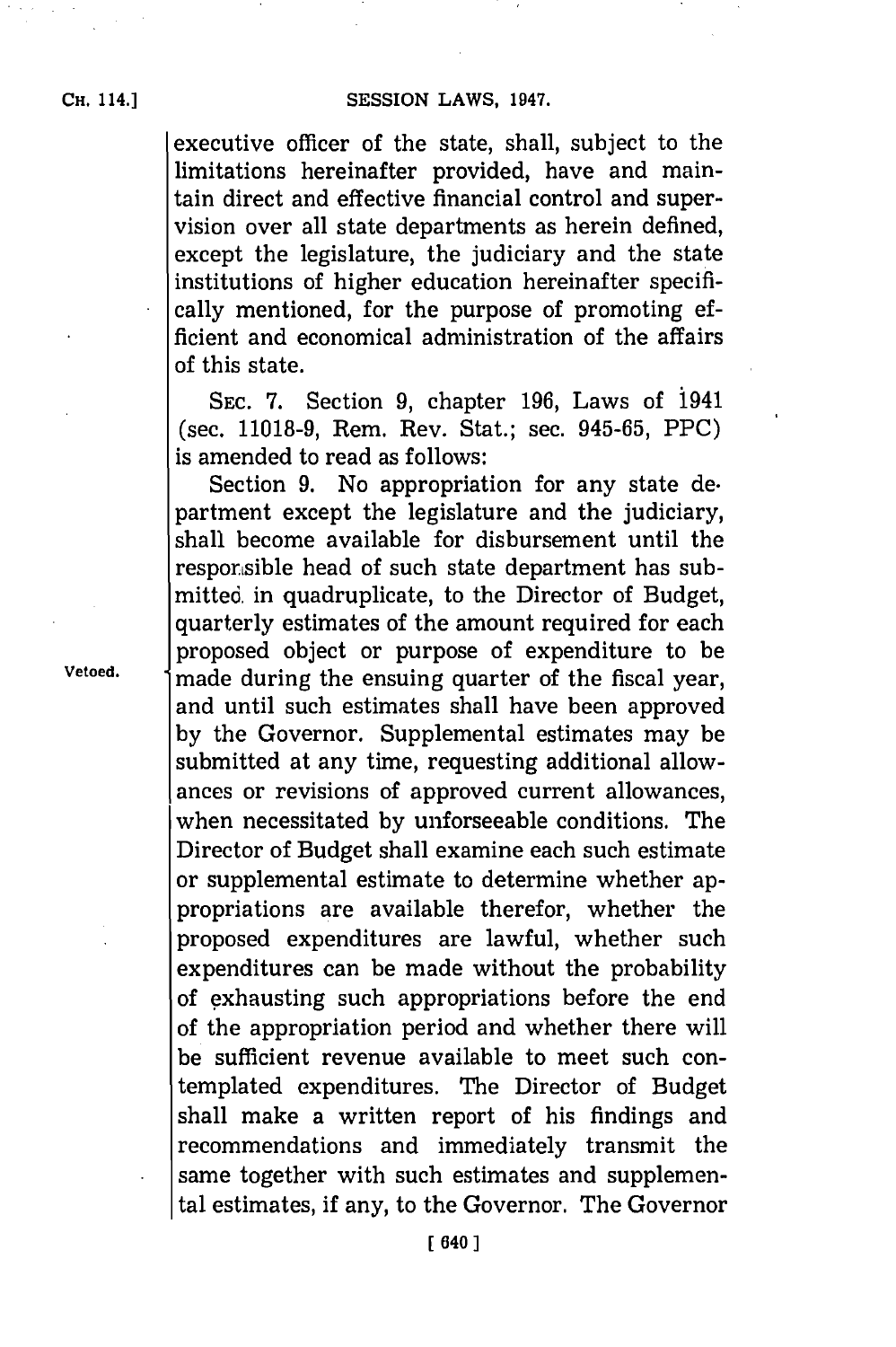may approve such estimates and supplemental estimates in whole or in part and he shall endorse his action thereon and transmit one copy to the State Auditor, one copy to the forwarding state department, one copy to the Director of Budget and retain one copy on file in his office: *Provided,* That the quarterly or supplemental estimates submitted **by** the University of Washington, the Washington State College, the Central Washington College of  $\vert_{\text{vetoed.}}$ Education, the Eastern Washington College of Education and the Western Washington College of Education, shall not be subject to revision **by** the Governor. It shall be unlawful for any state department or any officer or employee thereof, or any disbursing officer, to incur any indebtedness or financial obligation or to make any expenditures in excess of the quarterly allotment or supplemental allotment approved **by** the Governor as herein required.

**SEC. 8.** Section **11,** chapter **196,** Laws of 1941 (sec. **11018-11,** Rem. Rev. Stat.; sec. **945-69,** PPC) is amended to read as follows:

Section 11. The Director of Budget shall provide **Director to keep appro-** for the keeping of such appropriation accounts and **priation** for the installation and maintenance of such accounting systems and methods as may be necessary to prevent the making of expenditures or the incurring of obligations in excess of the approved allotments or supplemental allotments herein provided, and no warrant for any expenditure chargeable against any such allotment or supplemental allotment shall be drawn or paid from the State Treasury or funds under its control unless the voucher or other authority therefor shall have endorsed thereon a certificate **by** the Director of Budget that such proposed expenditure is for an item authorized **by** an approved allotment or supplemental allotment.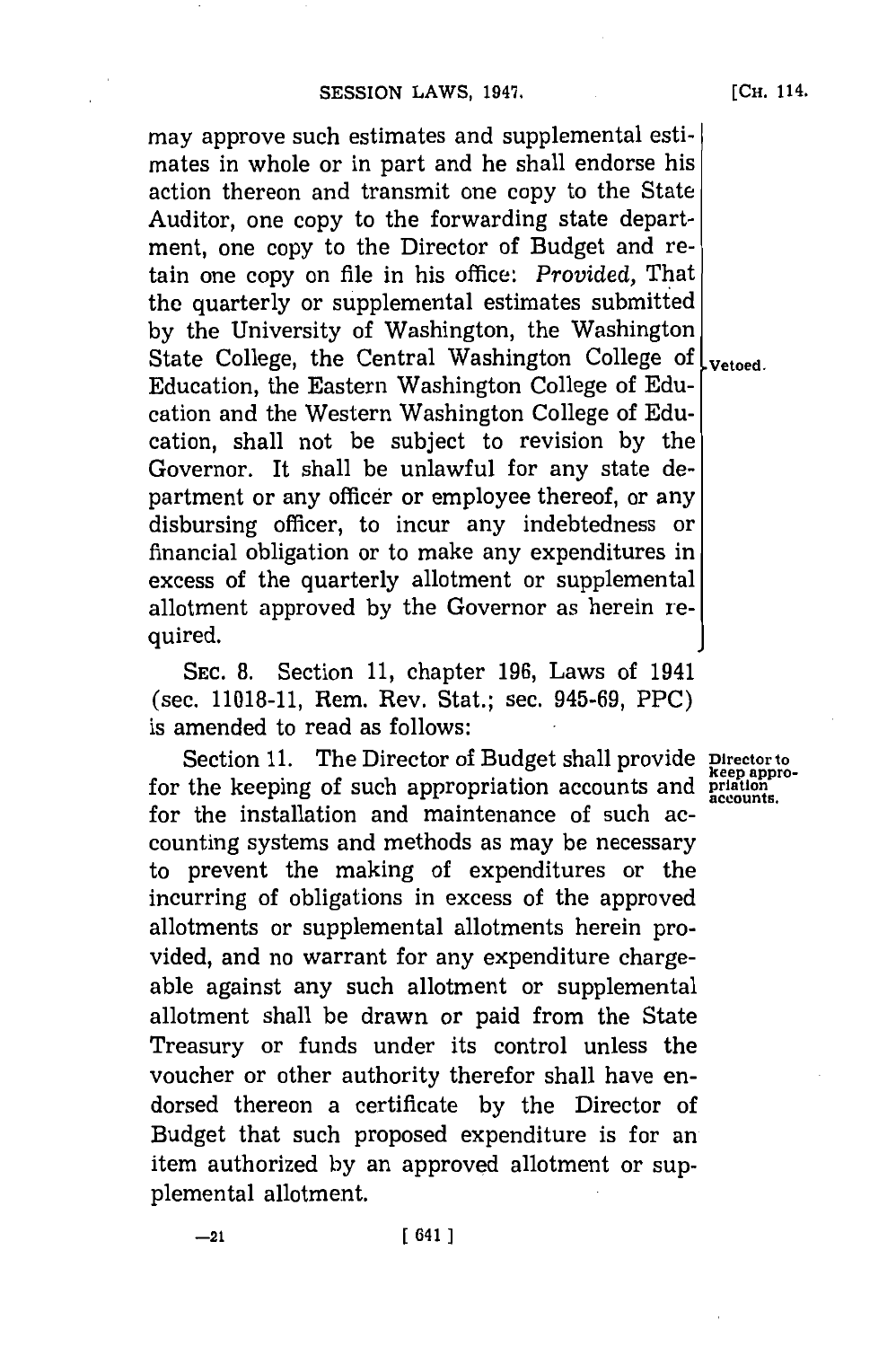SESSION LAWS, 1947.

**SEC. 9.** Each state department shall submit to the State Auditor and to the Director of Budget monthly reports of receipts, expenditures and balances on hand for the preceding month of all trust or other funds of such department not subject to at propriation out of the State Treasury. Such reports shall be **by** funds on such forms and in such detail as shall be prescribed **by** the Director of Budget and shall be filed not later than the 15th day of the succeeding month. Such reports shall be in addition to the quarterly estimates required **by** section **9,** chapter **196,** Laws of 1941 as amended **by** this act.

**SEC. 10.** Section 37a, chapter **7,** Laws of **1921,** as enacted **by** section 12, chapter **196,** Laws of 1941 (sec. **10795-1,** Rem. Rev. Stat.; sec. **233-47,** PPC) is renumbered as section **37-1** and amended to read as follows:

Section **37-1.** Before any requisition or estimate **Vetoed.** for the purchase of materials or supplies shall be acted upon **by** the Division of Purchasing such requisition or estimate shall be referred to the Director of Budget for investigation (a) as to the condition of the allotment for the state department submitting such requisition or estimate, **(b)** as to whether such proposed expenditure has been authorized **by** an approved allotment or supplemental allotment to such department and (c) as to whether the amount of such proposed expenditure will cause the allotment or supplemental allotment, if any, to be exceeded. If the Director of Budget finds that any such proposed expenditure is not in accord with any approved allotment for such department he shall endorse his findings upon such voucher or estimate and the same shall forthwith be returned to the forwarding state department. No purchase order shall be valid unless it bears a certificate **by** the Director of Budget that it is in accordance with an approved allotment.